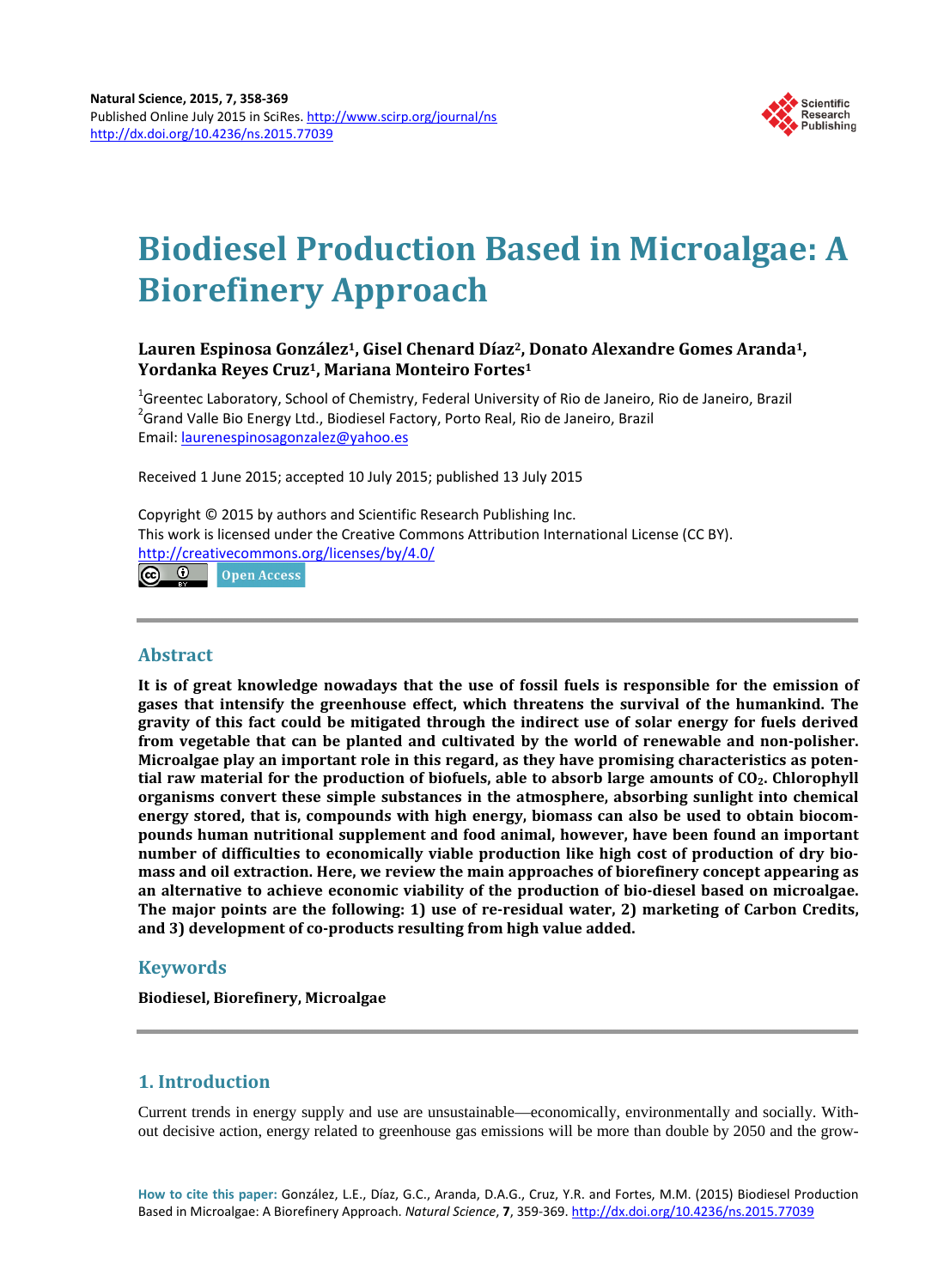ing demand for oil will increase concerns about security of supply. We can and must change the way we are today. The energy-carbon technologies will play a crucial role in the energy revolution needed to make this change happen [\[1\].](#page-9-0)

Biofuels marketed today are bioethanol and biodiesel. There is a wide variety of conventional conversion technology and advanced biofuels. The processes of conventional biofuels, despite already commercially available continue to improve in efficiency and economy. The advanced conversion routes are moving into the demonstration phase or are already there.

Biodiesel, a renewable source of biofuel derived for use in internal combustion engines with compression ignition, contributes to the reduction in global temperature of the planet and the health costs, provides employment and income, is fully miscible with mineral diesel oil increases Fuel lubricity improving engine performance, it is biodegradable and non-toxic [\[2\].](#page-9-1)

The raw material for biodiesel production can be divided into three categories: vegetable oils, animal fats and oils and waste fats. All vegetable oils and animal fats, waste or not, are triglycerides of fatty acids which can be processed into biodiesel. Form major sources used today, such as soybeans, have low productivity per area planted oil well that are used for food and feed [\[3\].](#page-9-2) That is why, as a promising source of lipids for biodiesel production chain, microalgae arise as a biomass having a high fat content (20% - 50%), this being obtained naturally from the carbon dioxide conversion atmospheric when using photosynthesis and helping with that, the removal of  $CO<sub>2</sub>$  from the atmosphere [\[4\].](#page-9-3)

The use of algae is of great importance also for the production of high value-added products (spirulina, astaxanthin, carotenoids, etc.). Despite the great interest that the use of algae for biofuel and byproducts has aroused, the problems are still viewed as important. The potential recognized: high oil yield (60%), rapid growth, land use and low cost opportunity resources do not compete with food and  $CO<sub>2</sub>$  capture and use. Therefore, investments have been significant, however, is even better understanding of the necessary basic principles for the commercial scale-up viable, fundamental R & D and applied even seem necessary. Within the main themes of research and development are the growing costs, harvesting and oil extraction, recycling of water and nutrients, as well as the added value of co-products.

Many authors admit that the cultivation of algae for biofuel industry cannot be profitable in itself. The use of co-products with high added value, such as "nutraceuticals", fertilizer and energy production from waste biomass of algae is required.

No doubt the concept of biorefinery should be applied, since the oils represent only one of many products with commercial value. An integrated system requires not only that the algal biomass directly feeds the biorefinery, but also the direct use of waste and exhaust gases (e.g., synthesis gas, methane, heat, carbon dioxide, sewage, etc.) or the biorefinery power plant in the new algae production systems.

In the quest for viability of microalgae production process does need to address the concept of biorefinery where the benefits take advantages and the high value-added products can be exploited.

## **2. Biorefinery Approach**

In the past, little attention was dedicated to the development of techniques for crops to maximize the value of the products obtained from microalgae (biorefining). The oils represent only one of many products with commercial value, and the choice of the body to grow requires the evaluation of all the materials potentially produced.

Depending on the type of algae chosen and the growing conditions, marine biomass is able to accumulate significant amounts of bio-based products (proteins. oils, carbohydrates, starch, vitamins); diatoms often accumulate oils, green algae: starch and oils, and the golden algae: oils and carbohydrates [\[5\].](#page-9-4)

They can also give compounds included in the field of fine chemicals such as PUFAs, pigments, sugars and antioxidants [\[6\].](#page-9-5) Its biochemical composition can be modulated by different growth conditions, are induced to produce high concentrations of great commercial importance components and the yield of oil can be significantly improved [\[7\].](#page-9-6)

In case of micro-algae systems, energy production has to be combined with for example waste water treatment and/or the co-production of value-added products (food, feed, materials, chemicals) to make the overall cultivation/processing concept economically feasible [\[8\].](#page-9-7)

After oil extraction, the remaining biomass can be processed for the production of bioethanol, used as animal feed and fertilizer, it is a source of nitrogen and phosphorus or simply burned to generate power [\[9\].](#page-9-8)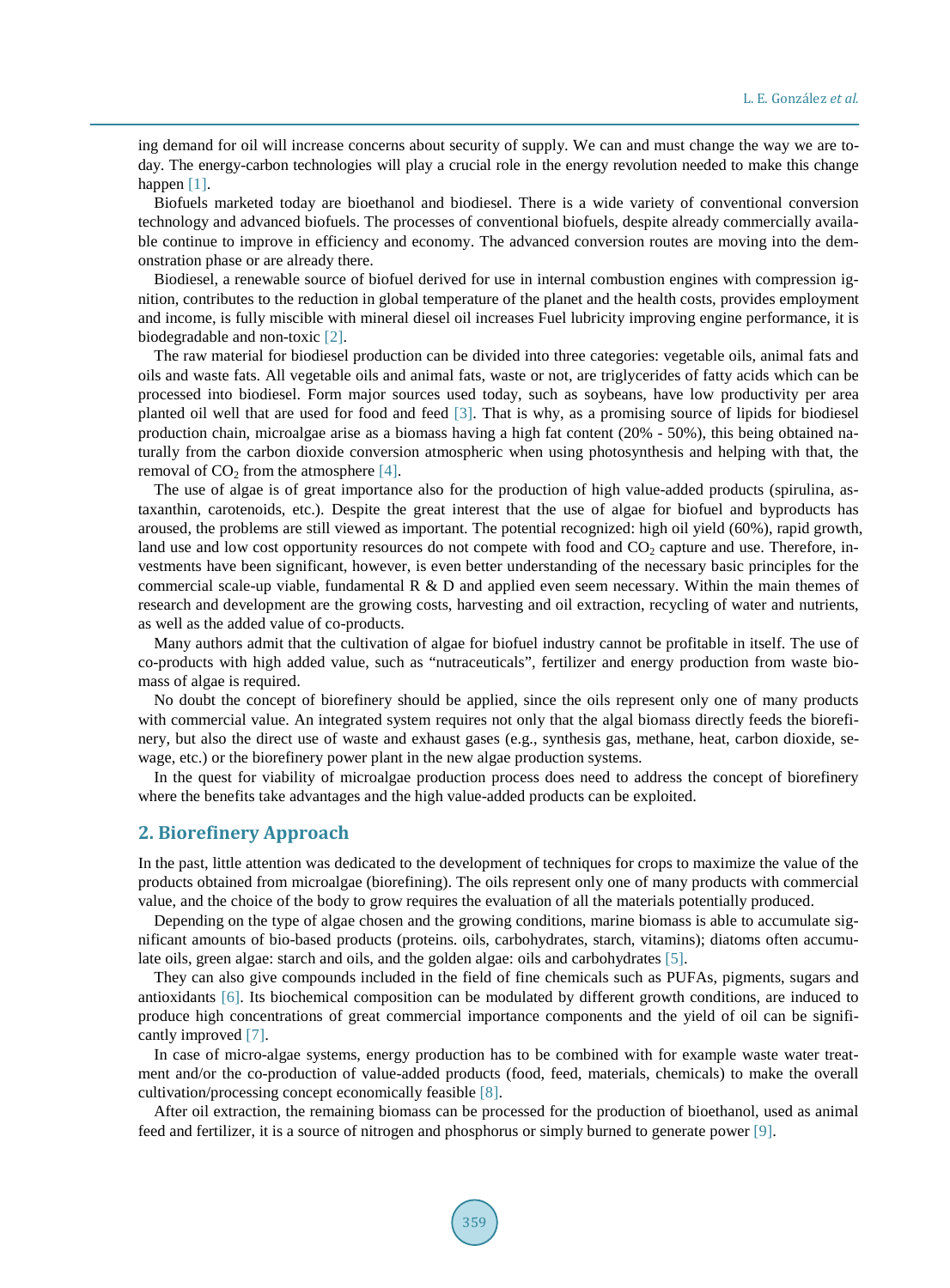The technical potential of marine crops for greenhouse gas abatement has been recognized for many years, given their ability to use  $CO<sub>2</sub>$ , and the possibility of achieving higher productivities than terrestrial crops. Biofuel production from these marine crops, including overall sustainability aspects, is now an Increasing topic of discussion. Microalgal biomass production can perform waste  $CO<sub>2</sub>$  biofixation (1 kg dry algal biomass using about 1.83 kg of  $CO<sub>2</sub>$  [\[7\];](#page-9-6) therefore the  $CO<sub>2</sub>$  emitted in the burning biodiesel can be reabsorbed by plants and microalgae [\[9\].](#page-9-8)

The biomass production potentially could significantly be increased by the application of high-efficient fully integrated aquatic biomass cultivation-processing systems, *i.e.* "Marine Biorefineries" (**[Figure 1](#page-2-0)**) [\[5\].](#page-9-4)

An integrated system requires not only that the algal biomass directly feeds the biorefinery, but also the direct use of waste and exhaust gases (e.g., synthesis gas, methane, heat, carbon dioxide, sewage, etc.) or the biorefinery power plant in our new algae production systems.

The general idea of the concept of Biorefinery Aquatic (applicable to microalgae) is the algal biomass processing for value-added products and by-products, heat and power. The use of aquatic biomass offers the possibility of a significant increase in the availability of domestic biomass to bio-refineries processing, it should be considered particularly for regions with limited biomass supply [\[10\].](#page-9-9)

Another study demonstrated economic viability refers to the microalgae production process for electricity generation, which is considered as a joint activity with ethanol in order to meet the expected increase in power demand. The production of this alternative energy source in conjunction with an ethanol plant maximizes both gains and brings benefits to the environment, with the microalgae capturing the carbon dioxide emitted by the ethanol plant. This process occurs through the burning of biomass of these microorganisms for each ton of biomass burned are generated 8.12 MWh. That would be a sustainable alternative to increase the supply of electric power in Brazil, for the burning of algal biomass does not release more  $CO<sub>2</sub>$  than was consumed in production, so it is a power "zero emission", this also happens with the water from washing cane system [\[11\].](#page-9-10) This would certainly reduce the microalgae production costs for the generation of bioelectricity. On the other hand there is also the possibility of selling the  $O<sub>2</sub>$  released in photosynthesis process as additional revenue. It is estimated that for every ton of  $CO_2$  absorbed release at approximately 500 kg of  $O_2$ .

<span id="page-2-0"></span>

360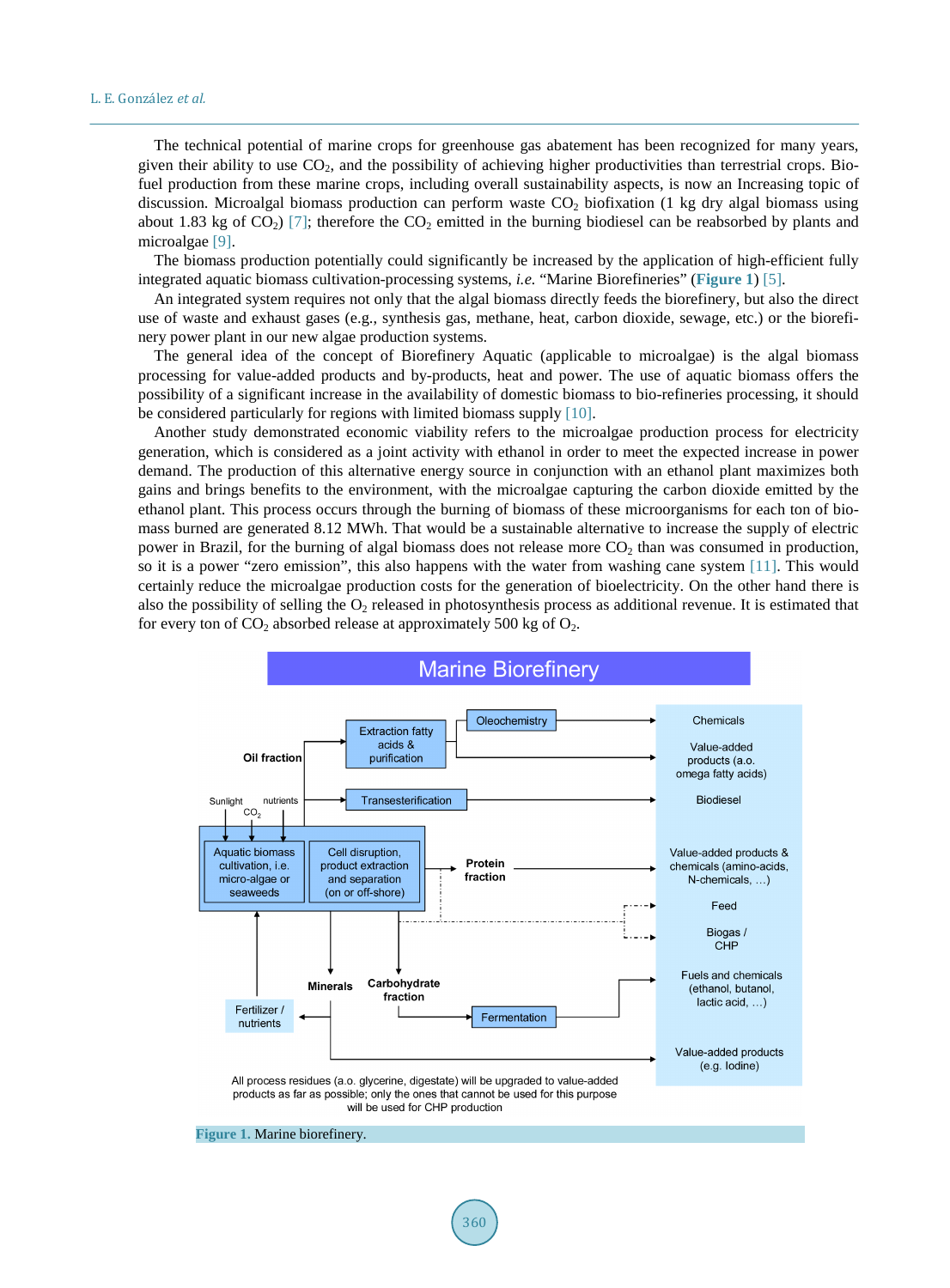According [\[12\]](#page-9-11) for the use of biomass in the preparation of food and extraction of substances of interest it is necessary to separate the biomass from the culture medium, which involves solid phases: liquid as flocculation, centrifugation and filtration. Then the biomass can be dried by techniques such as sun drying, in a "spray drying" or lyophilization. The compounds of microalgae cells are extracted by using cell disruption methods homogenization, ultrasound, osmotic shock, solvents, enzymes, among others. From this point, substances of interest can be recovered by purification processes (ultrafiltration, chromatography or fractionation).

## **3. Value-Added Products**

#### **3.1. Polyunsaturated Fatty Acids**

Great importance has been given to the provision of sources of polyunsaturated fatty acids. This is due to changes in the human diet, in recent centuries, and marked appearance of a number of diseases related to low intake of these compounds, as well as their recognized therapeutic significance, especially those of Omega-3 family [\[13\].](#page-9-12)

The lipid content of the microalgal biomass can vary from 1 to 40% by dry weight, and in certain growing conditions, can reach 85% [\[14\].](#page-9-13) The algal lipids are typically composed of glycerol, sugars or bases and esterified fatty acids containing from 12 to 22 carbons, and may be both saturated as mono-or polyunsaturated. Fatty acids correspond to larger fraction of lipids and, in some species, the PUFA ("polyunsaturated fatty acids") represent between 25 and 60% of total lipids [\[14\]](#page-9-13) [\[15\].](#page-9-14)

The PUFAs particularly of *ω*-3 and *ω*-6 series and EPA, DHA and AA are considered to be pharmacologically important for dietary and therapeutic use against inflammatory diseases (rheumatism, inflammations of the gastrointestinal mucosa) [\[9\].](#page-9-8)

According to [\[13\]](#page-9-12) [\[16\]-](#page-9-15)[\[19\],](#page-9-16) PUFAs have role in prevention and treatment of a variety of cardiovascular diseases, atherosclerosis, arrhythmia, lowering blood pressure, lowering cholesterol and triglyceride levels plasma, cancer and are apparently essential in infant nutrition and brain development [\[12\].](#page-9-11)

Among the known species of microalgae that have significant amounts of omega-3 PUFA and omega-6 families, are representatives Haptophyceae (*Isochrysis* spp., and *Pavlova lutheri* (Droop) Green), Bacillariophyceae (*Phaeodactylum tricornutum, Thalassiosira* spp., and *Odontella aurita* (Lyngbye) Agardh), Dinophyceae (*Crypthecodinium cohnii* (Seligo) Javornick), Rhodophyceae (*Porphyridium cruentum* Nägeli) and smaller quantity of Chlorophyceae [\[20\].](#page-9-17) According [\[21\],](#page-9-18) polyunsaturated fatty acids microalgal origin has a very promising market in biotechnology, particularly in the functional food industry.

The [\[22\]](#page-9-19) ingredients database shows that, for example, the overall volume of omega-3 consumption, used in addition to processed foods, reported a surprising increase 50 times between 2004 and 2009. In terms of regional consumption Western Europe claims nearly half of the total value, followed by North America and in Eastern Europe. The 44% is applied in industrial/packaged bread, 32% of oils and fats functional, and 20% for dairy products.

Regarding the fatty acid extraction methods as *ω*3, *ω*6, it can be made by the evaporation method using a thin film evaporator, which has been converted into a fundamental tool in the industry for evaporation operations in extreme conditions [\[23\].](#page-9-20) It can also be made by molecular distillation although it is very costly [\[24\].](#page-9-21) Enzymatic hydrolysis also provides a promising alternative that also could save energy and increase the selectivity of the product, while the use of traditional chemical methods (chromatographic separation, molecular distillation, etc.) to produce concentrated *ω*3 PUFAs require the use of extreme pHs and high temperatures, which can partially destroy the structure of the double bonds all cis *ω*3 PUFA natural oxidation, isomerization or migration [\[25\].](#page-10-0)

Although currently DHA and EPA oil prices from algae cannot compete with oil from fish, mainly due to the high cost of microalgae production. Taking into account economic technical studies demonstrates that the biological productivity, geographical location and production technology are important factors to improve the economy of the process [\[26\].](#page-10-1)

#### **3.2. Carotenoids**

The three main groups of pigments found in microalgal biomass are the chlorophylls, carotenoids and phycobilins (phycobiliproteins) [\[27\].](#page-10-2) According [\[17\],](#page-9-22) it is possible to increase the synthesis of these compounds through manipulation of the cultivation conditions, usually by some environmental stress.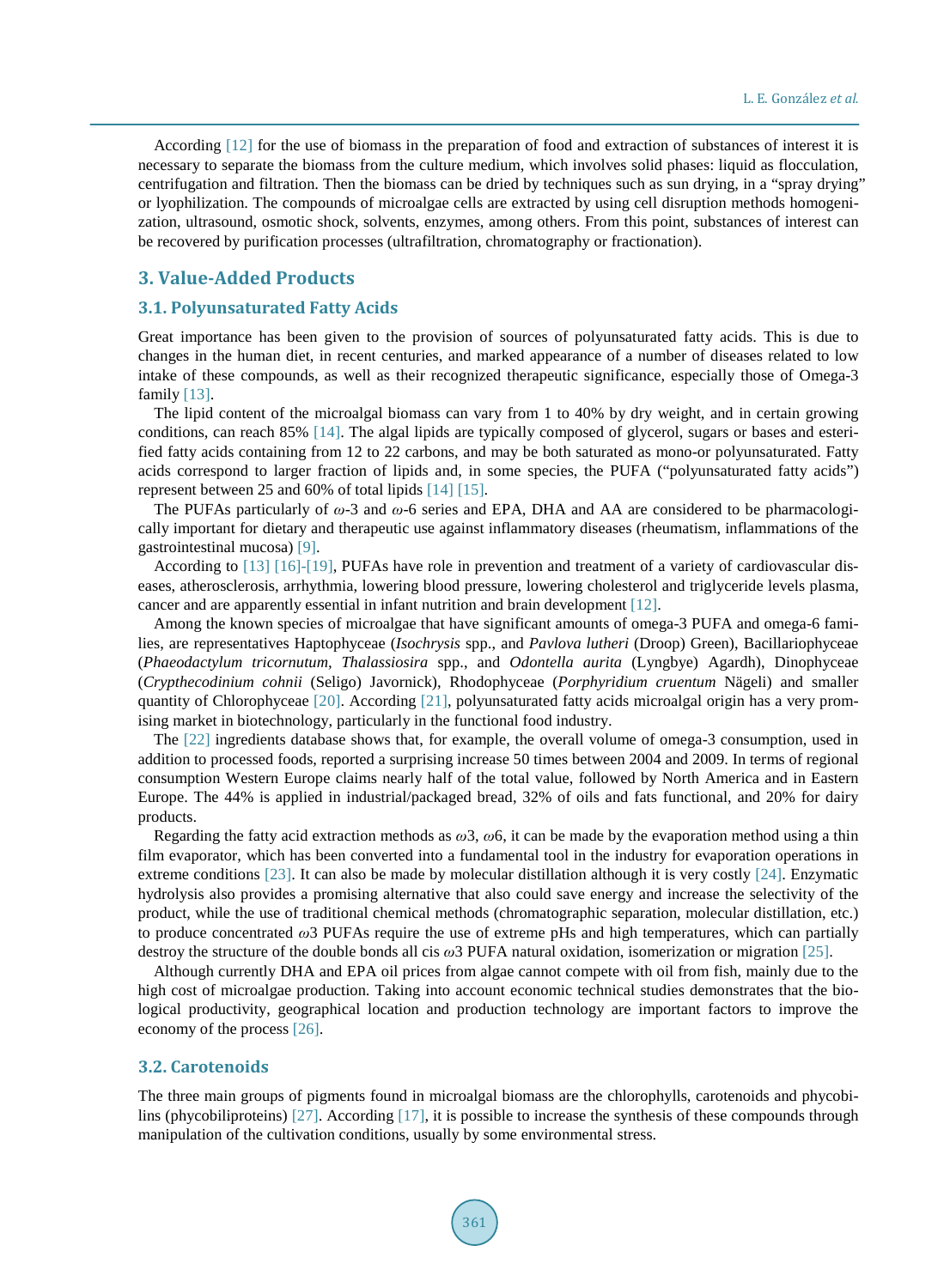The carotenoid pigments of great commercial interest, act as sunscreens and as secondary photosynthetic pigments, and each species may contain between 5 and 10 kinds of the universe of approximately 60 different carotenoids present in microalgal cells. Several species can accumulate high concentrations of beta-carotene, astaxanthin or canthaxanthin, which have a wide application as natural dyes and as antioxidants [\[21\].](#page-9-18)

The increasing industrial interest in these natural pigments can be explained by the capacity allocated to them to prevent degenerative diseases: fighting free radicals and function as anticancer agents and stimulants of the immune system [\[28\].](#page-10-3) Compared to synthetic dyes are more resistant to the presence of ascorbic acid, heat, freezing processes, and exhibit effectiveness even when applied in small amounts in food [\[29\].](#page-10-4) The strict regulations for the application of synthetic dyes in the food industry, encourages research aimed at productive development and use of microalgae carotenoids as a food additive [\[30\].](#page-10-5)

In the case of beta-carotene is generally found in a fraction less than 1% of the dry mass but can be accumulated to approximately 10% by halotolerants species (grow in high salt concentration), like those of the genus Dunaliella [\[27\].](#page-10-2) The beta-carotene microalgae source has been marketed in three forms: extracts, powders and as dry biomass. According [\[31\],](#page-10-6) the price of this product varies between \$300.00 and US \$3000.00 per kilogram, according to the product quality and demand. For this reason might result as a possibility to make more feasible the biofuel production process based on microalgae since significant increase revenue.

The direct saponification of wet microalgae biomass for the production of fatty acids and subsequently Obtaining biodiesel, presents itself as a promising and fast process reducing the operating team and cost, as well as products such as Allows values of antioxidant carotenoid (unsaponificable) high value added for industrial applications [\[32\].](#page-10-7)

#### **3.3. Protein**

Before a new food be declared safe for human consumption, it becomes necessary to go through a series of detailed toxicology tests to prove the safety of the product. This applies especially to unconventional protein sources, where the microalgae are grouped. All tests, including human studies revealed no evidence that would limit the use of algae material properly processed [\[33\].](#page-10-8) Many chemical composition analyses of different algae have been published in the literature, in **[Table 1](#page-4-0)** shown a compilation of some species in relation to the protein content and also of carbohydrates and lipids [\[34\].](#page-10-9)

Of the species listed on top, only a few have been selected for their large-scale production. Although, despite their high nutritious protein content, not gained significant importance as a food substitute. The main obstacles

| <b>Alga</b>               | Protein   | Carbohydrates | <b>Lipids</b>  |  |
|---------------------------|-----------|---------------|----------------|--|
| Anabaena cylindrical      | $43 - 56$ | $25 - 30$     | $4 - 7$        |  |
| Aphanizomenon flos-aquae  | 62        | 23            | $\mathfrak z$  |  |
| Chlamydomonas rheinhardii | 48        | 17            | 21             |  |
| Chlorella pyrenoidosa     | 57        | 26            | $\mathfrak{2}$ |  |
| Chlorella vulgaris        | $51 - 58$ | $12 - 17$     | $14 - 22$      |  |
| Dunaliella salina         | 57        | 32            | 6              |  |
| Euglena gracilis          | $39 - 61$ | $14 - 18$     | $14 - 20$      |  |
| Porphyridium cruentum     | $28 - 39$ | $40 - 57$     | $9 - 14$       |  |
| Scenedesmus obliquus      | $50 - 56$ | $10 - 17$     | $12 - 14$      |  |
| Spirogyra sp.             | $6 - 20$  | $33 - 64$     | $11 - 21$      |  |
| Arthrospira maxima        | $60 - 71$ | $13 - 16$     | $6 - 7$        |  |
| Spirulina platensis       | $46 - 63$ | $8 - 14$      | $4 - 9$        |  |
| Synechococcus sp.         | 63        | 15            | 11             |  |

<span id="page-4-0"></span>**Table 1.** Composition of some algae especies (% in dry biomass).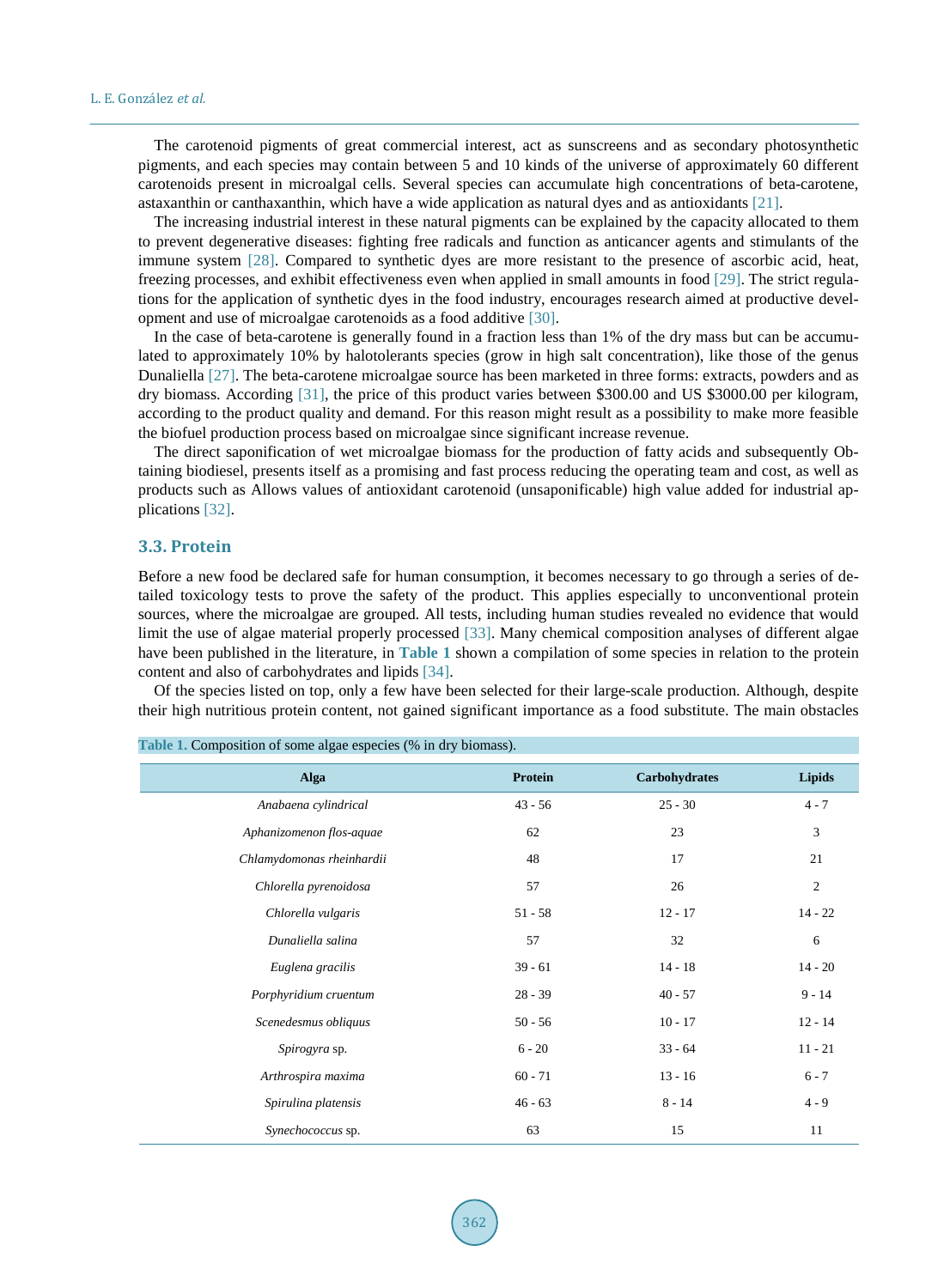are the consistency of the dry powder biomass, dark-green color, and its light fishy smell, which limits the incorporation of algal material in conventional food material. On the other hand, the microalgae production costs are still too high to compete with conventional sources of protein.

To date, the main sales take place in microalgae called health food market. However, the use of microalgae as animal feed is more recent. A large number of nutritional and toxicological evaluations demonstrated the ability of algal biomass as a valuable dietary supplement or replacement of conventional sources of protein (soybean meal, fish meal, rice bran, etc.)

The reference [\[35\]](#page-10-10) has selected a series of microalgae products combinations with wide range. Assuming 40% lipids, 50% protein and 10% carbohydrates, it could be sold a quarter of lipids for the food and chemical industries for  $\bigoplus$ /kg, the rest for biodiesel to  $\bigoplus$ .50/kg. The 20% of soluble protein for human consumption  $\bigoplus$ /kg, and the rest (80%) in feed  $\bigoplus$ .75/kg.

#### **4. Use of the Residual Water**

At present, it has thought much in water reuse alternative in industrial processes as well as reuse of wastewater and sewage and other effluents from other industries. In **[Figure 2](#page-5-0)** it is shown how the water can be reused to take advantage of the nutrients contained in it and reduce water consumption [\[36\].](#page-10-11)

Clearly for the production of biodiesel would be needed to optimize the cheaper cost system, with consequent cost savings in all areas (water use, nutrient, energy, infrastructure, etc.), an alternative that is being thought is the use of industrial or domestic wastewater (as a source of nutrients) and the own infrastructure (or additions) of an Effluent Treatment Plant (WWTP) with stabilization pond system, obtaining microalgae biomass [\[37\].](#page-10-12)

Microalgae as a way to minimize the costs of the final product (microalgae oil) can be obtained directly from a system where they are already naturally available due to providing the optimal environmental conditions for their development. Microalgae fed by effluent, in a stabilization pond system, may be used to obtain a cheaper oil when compared to oil obtained in culture systems [\[38\].](#page-10-13) This will lead to a saving of water and nutrients, as well as serve for the removal of effluent nutrients such as nitrogen and phosphorus. Aquaculture systems involving the production of microalgae and the waste water treatment (for example, amino acids, enzymes or food industry waste waters) seem to be very promising for the cultivation of microalgae combined with the biological purification [\[39\].](#page-10-14)

In studies on the potential of microalgae assessment of waste as an alternative to the biodiesel production chain it has concluded that the lipid content obtained (around 16%) from the microalgae of facultative pond resembles the levels obtained from microalgae biomass cultured in conventional processes, compared to literary data, having, therefore, potential for use in the production of biodiesel. Obtaining microalgae biomass directly from the facultative pond, shows up as an alternative to processes for the production of algal biomass traditionally used (fotobioreator and aerated tanks), as well as recover the microalgae biomass failing to launch it in the stream, and it can have an economic and environmental gain while the biodiesel production could minimize the environmental impacts of the high presence of this material in environment [\[39\].](#page-10-14)

<span id="page-5-0"></span>The Spanish University of Malaga developed another interesting study in conjunction with the School of



**Figure 2.** Water recycling scheme in the cultivation of microalgae.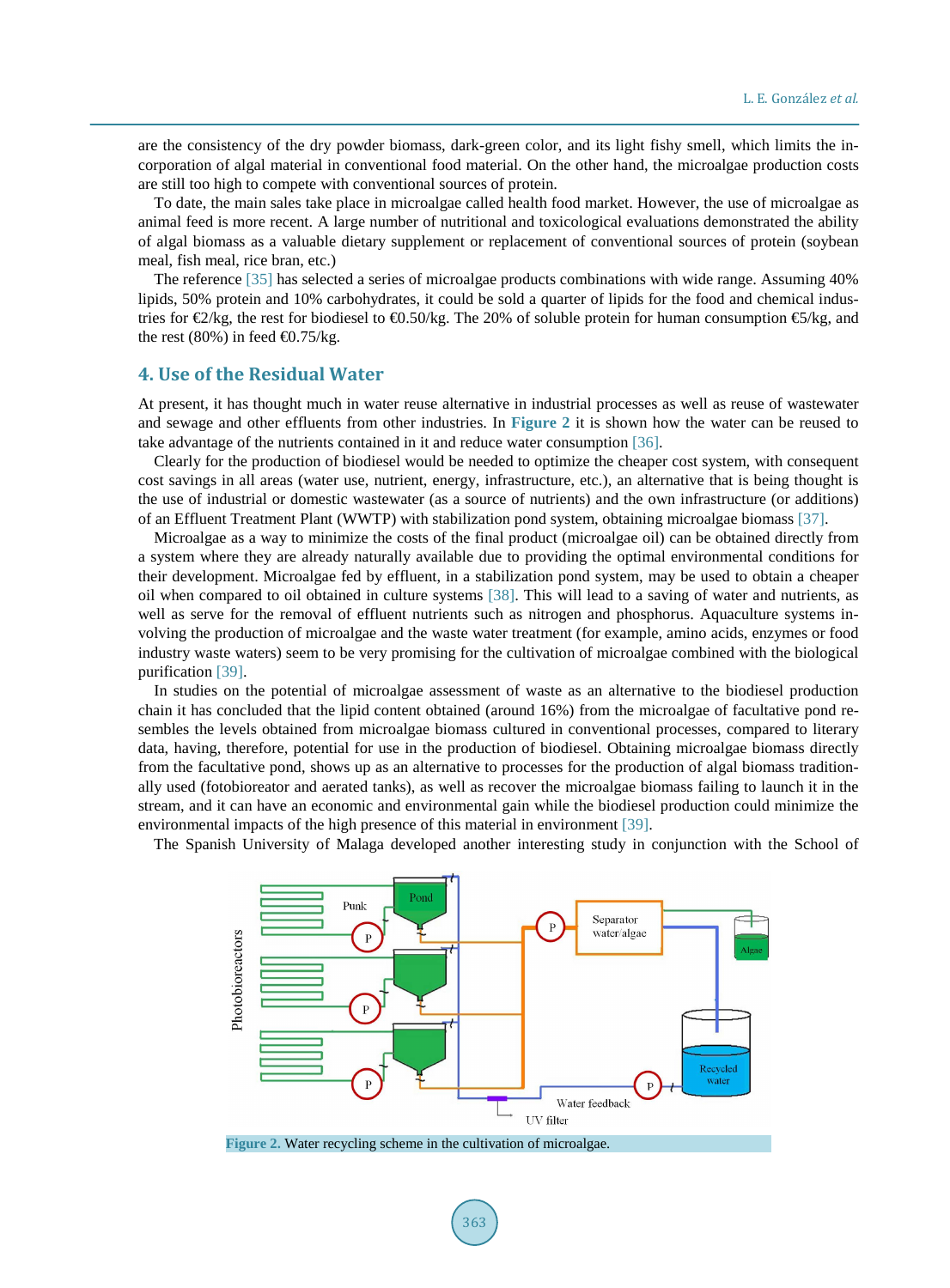Chemistry of UFRJ, which shows some results obtained with the cultivation of microalgae Scenedesmus dimorphus using a source of swine wastewater. When the culture is fed with waste water introduced is more concentrated and more intense green color. When observed under a microscope, the colonies are significantly larger along the growing period. He has appeared in the residual medium, which growth continues for longer leading to a higher biomass concentration [\[10\].](#page-9-9)

The removal of nutrients in the crops *Scenedesmus dimorphus* using waste water was determined by comparing the concentrations of nitrates and nitrites, ammonia and phosphate in the culture medium at the beginning and end of the cultures. The results showed an almost complete absorption of these nutrients during the cultivation period. The absorption of phosphate was 89.1%, while the absorption of nitrogenous compounds and ammonia was above 99% (**[Table 2](#page-6-0)**) [\[10\].](#page-9-9)

Given the possibility that the waste water can be obtained without additional costs, there is an opportunity to involve the growth of some species the treatment of swine waste water thus achieving: on the one hand, achieving a low cost biomass with significant lipid content, and on the other hand, treatment of these waters which are rich in nutrients such as phosphates and nitrates, which in the case of discharge to water bodies contribute to pollution and eutrophication of these ecosystems.

For future studies should seek a balance between nutrient removal in waste water and the production of lipids, aiming to maximize this last aspect [\[10\].](#page-9-9) The amounts of lipids and other components of *Scenedesmus dimorphus* biomass are shown in **[Table 3](#page-6-1)**.

## **5. CO2 Absorption**

Currently, the level of  $CO<sub>2</sub>$  in the atmosphere is the cause of climate change that governments wish to control. Withdrawal mechanisms of  $CO<sub>2</sub>$  through reuse is an alternative offered by bio-fixation process for microalgae [\[40\].](#page-10-15)

Industrial activity and power generation in thermal cast into the atmosphere each year, about 20 billion tons of  $CO<sub>2</sub>$ . Among the various alternatives to capture and use of  $CO<sub>2</sub>$  is the use of microalgae [\[41\].](#page-10-16)

To reduce the concentration of atmospheric  $CO<sub>2</sub>$  exists as a possibility to reduce emissions or absorption of the CO2 produced in excess, called carbon sequestration. Some measures to reduce current levels of CO2 in the atmosphere have been proposed in the Kyoto Protocol in 1997, which states that developed countries would have to reduce by 5% the emission of gases that cause the "greenhouse effect" by 2012 [\[42\].](#page-10-17)

Among all photosynthetic and autotrophic organisms capable of removing  $CO<sub>2</sub>$  from gas streams, microalgae are the group that support up to 50%  $CO_2$  and the presence of other compounds such as NO and  $SO_2$  [\[41\]](#page-10-16) [\[43\].](#page-10-18)

| <b>Nutrients</b>              | <b>Cultivation with wastewater</b> |              |            |
|-------------------------------|------------------------------------|--------------|------------|
|                               | <b>Beginning</b>                   | <b>Final</b> | % Remotion |
| Total phosphate $(\mu g/L)$   | 2419.70                            | 263.51       | 89.1       |
| Nitrate + nitrite $(\mu g/L)$ | 3001.46                            | 1.83         | 99.9       |
| Ammonia (µmol/L)              | 64.05                              | 0.09         | 99.9       |

<span id="page-6-0"></span>**Table 2.** Initial and final concentrations of nutrients phosphates, nitrates and nitrites, and ammonia and their removal percentages of the microalga *Scenedesmus dimorphus*.

<span id="page-6-1"></span>**Table 3.** Chemical composition (% dry weight) of *Scenedesmus dimorphus* biomass.

| <b>Components</b>    | Dry weight $(\% )$ |
|----------------------|--------------------|
| <b>Humidity</b>      | $3.21 \pm 0.20$    |
| <b>Total protein</b> | $49.53 \pm 0.01$   |
| <b>Total lipids</b>  | $12.58 \pm 0.08$   |
| Carbohydrates        | $21.36 \pm 0.15$   |
| Ash                  | $13.32 \pm 0.17$   |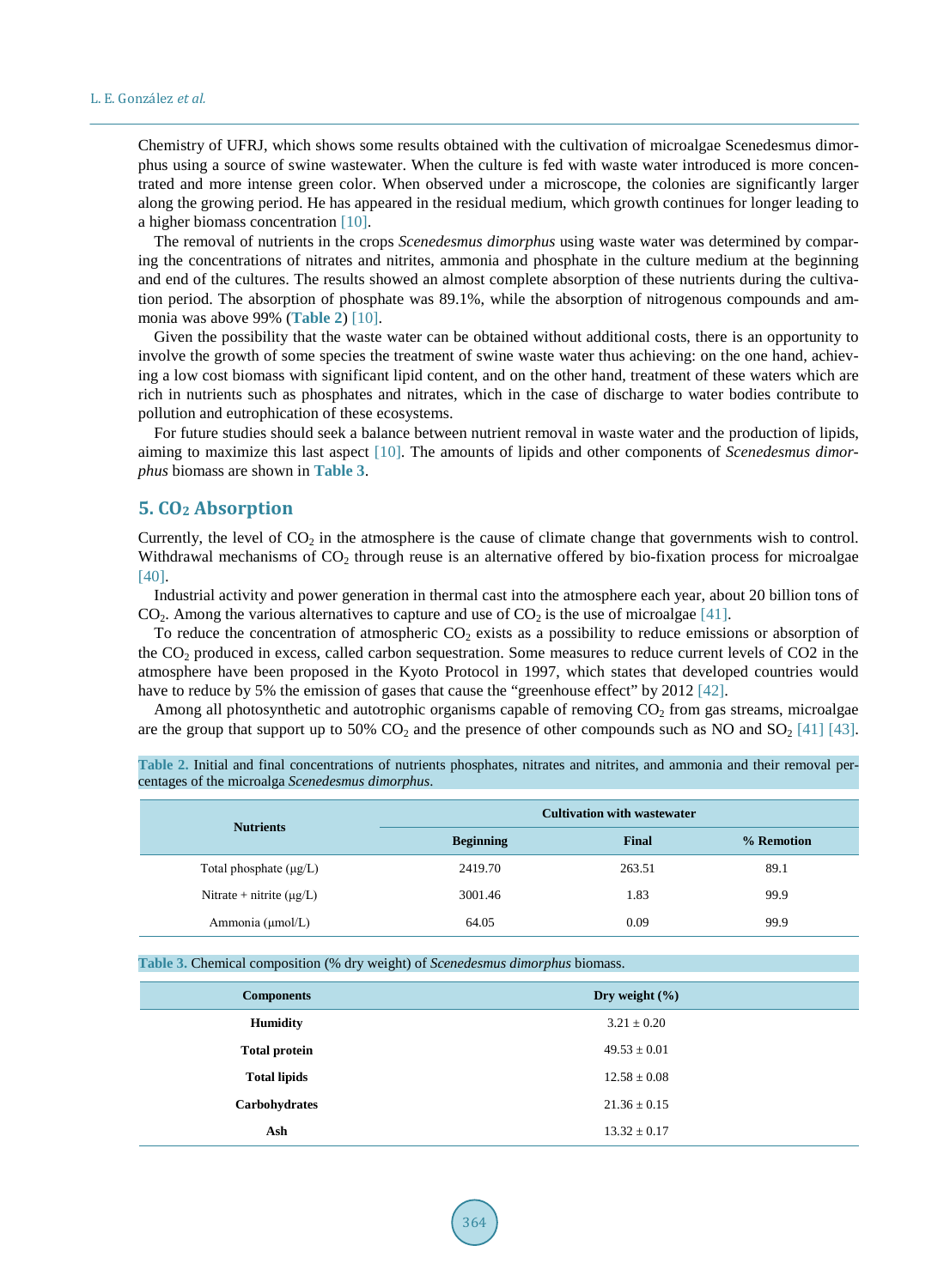In this context, the microalgae are highlighted in reducing concentrations of greenhouse gases due to the photosynthetic capacity and its applicability in systems engineering in the solar energy leads to  $CO<sub>2</sub>$  fixation converting the thermal energy-rich biomass into energy with added value-added generating chemicals and food [\[44\].](#page-10-19)

It is estimated that carbon fixation by microalgae crop in top condition would surroundings of 11 - 36 ton. C ha/year, representing a yield of approximately three to thirteen times the values reported for the reforestation (3 - 4 ton C ha/year) [\[42\].](#page-10-17) Studies on the removal of  $CO<sub>2</sub>$  and NO generated during combustion of coal microalgae have reported removing maximum values of 22.97%  $CO<sub>2</sub>$ , 27.13% NO and which can reduce costs of the nutrient culture medium and problems generated by issuing gase[s\[43\].](#page-10-18)

A viable strategy for carbon sequestration based on photosynthetic microalgae as conceptually shown in **[Fig](#page-7-0)[ure 3](#page-7-0)** is possible, where the  $CO<sub>2</sub>$  generated in the combustion of fossil fuels and nutrients are added to a photobioreactor in which the micro-algae use sunlight to convert photosynthetic  $CO<sub>2</sub>$  in high-value compounds. The advantages of using a system based on microalgae are [\[45\]:](#page-11-0)

• High purity CO<sub>2</sub> gas is not necessary for the cultivation of algae. Combustion gases containing variable quantities of  $CO_2$  can be fed directly to culture microalgae. This will simplify the separation of  $CO_2$  from flue gas significantly.

• Some combustion products such as NOx or SOx can be effectively used as nutrients for microalgae. This could simplify flue gas cleaning the combustion system.

• The planned process is a renewable cycle with minimal negative impacts on environment.

A CO<sub>2</sub> recovery model from gas chimneys to redirect the microalgae cultivation tanks was developed by [\[46\],](#page-11-1) and the basic design based on typical thermal emissions, with potential 50e of 500 MW, and recovery efficiency of 86.60% per year. The estimated operating cost of the process, including the extraction of monoethanolamine (MEA), compression of 1500 psi, dehydration, transportation to the tanks (assuming distance of 100 Km, supplying approximately 100% of the  $CO_2$  recovered the tanks, was estimated at \$40 50 and \$57.10 per ton of  $CO_2$ redirected to the plants 500 MW and 50 respectively. The model also assessed the efficacy of direct use of the stack gas, however, this option had 40% more expensive costs than MEA process which has been used as a technology for  $CO<sub>2</sub>$  recovery with lower gas pressures. The model also concludes that the transport step equals approximately 8% of the operating costs of the MEA process and can reach 20% of the costs for direct pumping process from chimneys. These data demonstrate the advantages of the decentralized production and microalgae complex located adjacent to  $CO<sub>2</sub>$  emissions units, impacting directly on reducing process costs.

Another model is a process that recovers high purity  $CO_2$  from flue gases using membranes. A stream of  $CO_2$ and  $O_2$  is emitted as a product, and  $O_2$  can be recycled to enrich the gas stream entering the membrane concentrator. Preliminary economic studies are in favor, obtaining an operating cost of \$21.00 per ton of  $CO<sub>2</sub>$  recovered [\[47\].](#page-11-2) This cost estimate is close to that obtained for a more recent model, which estimates an operating cost of \$16.00 to \$22.00 per ton of  $CO_2$  recovered [\[48\].](#page-11-3)

<span id="page-7-0"></span>However operating costs estimated for these models, available technology at the time, has been overcome by the use of new technologies cheaper, and some authors have consider that this process is available at low or no



**Figure 3.** Conceptual carbon sequestration scheme based on microalgae.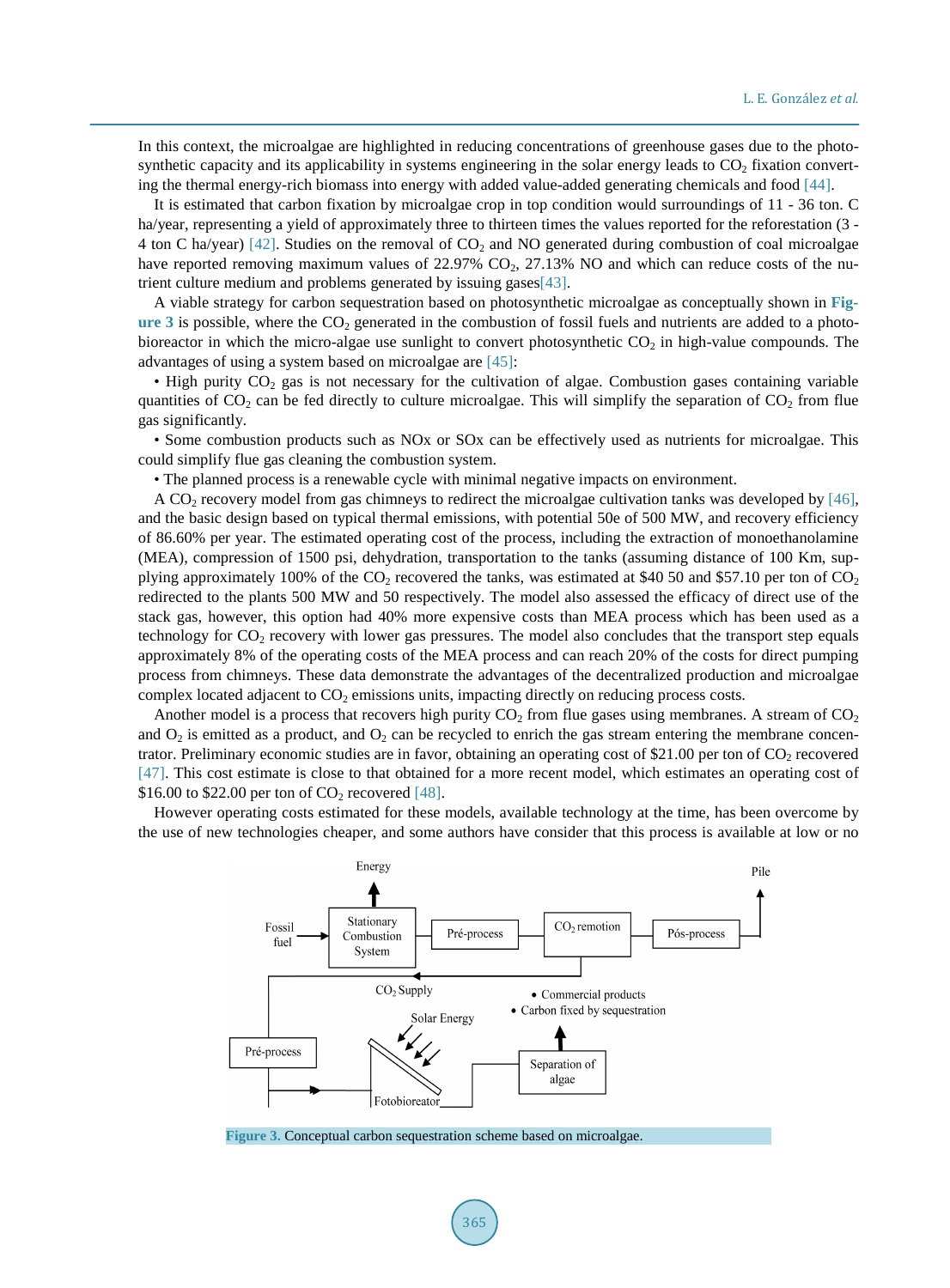cost [\[4\],](#page-9-3) however, it is necessary to analyze various parameters that significantly affect this estimate. Currently it can be assumed the operating cost of US \$1.00 per tonne of  $CO<sub>2</sub>$  recovered, including the steps of collecting and forwarding to the  $CO<sub>2</sub>$  tanks, with a 99% efficiency in the recovery of  $CO<sub>2</sub>$ . Implementation costs of these processes can fluctuate according to the sizing of equipment such as compressors and tubing, which are de-signed according to the characteristics of emissions from each chimney [\[49\].](#page-11-4)

Another study of microalgae *Spirulina* sp. and *Scenedesmus obliquus* with gas combustion of coal-fired Thermal Power Plant of President Medici (UTPM) operated by CGTEE (Thermal Generation Company of Electric Power), installed in southern Brazil. It demonstrated that the use of flue gas from the UTPM increased by 35.0% the production of biomass at the end of the growing *Spirulina* sp. a reduction of 24.2% of the CO<sub>2</sub> concentration of the combustion gas being biofixado 5.7%  $CO<sub>2</sub>$  for growth of microalgae. The final biomass of microalgae *S. obliquus* and *Spirulina* cultivated with flue gas had 6.2 and 4.8% lipids, and 40.6 and 46.8% protein, respectively. The results show that micro-algae can be grown in power plants for biofixar  $CO<sub>2</sub>$  from coal combustion gas and contribute to reducing the global warming [\[41\].](#page-10-16)

#### **Carbon Credits**

Concern for the environment has led the countries of the United Nations to sign an agreement stipulating control over human interventions in the climate. This agreement was born in December 1999 with the signing of the Kyoto Protocol. Thus, it was determined that signatory developed countries to reduce their emissions of greenhouse gases by 5.2% on average for the year 1990 between 2008 and 2012. This period was also known as the first commitment period. Not to compromise the economies of these countries, the protocol established that part of this reduction could be made through negotiation with nations through the flexibility mechanisms (en.wikipedia.org).

One of the flexibility mechanisms is the Clean Development Mechanism (CDM). The CDM carbon credits is called Certified Emission Reduction (CER)-or in English, Certified Emission Reductions (CER). One CER corresponds to one tonne of carbon dioxide equivalent. The carbon credits or Certified Emission Reduction (CER) certificates are issued to a person or company that has reduced its emissions of greenhouse gases (GHG).

Each ton of  $CO<sub>2</sub>$  that is absorbed (carbon sequestration) or the amount of greenhouse gases that are no longer produced by the company classified as pollution is converted into a carbon credit unit, which is traded in dollars on the world market. Reducing the emission of other gases, also generators of the greenhouse effect can also be converted into carbon credits, using the concept of Carbon Equivalent.

Buy carbon credits in the market is about to buy a permit to emit greenhouse gases. The price of this permission, traded on the market, must necessarily be lower than the fine that the issuer must pay to the government, to issue GHG. For the sender, so buy carbon credits in the market means, in practice, get a discount on the fine due. International agreements such as the Kyoto Protocol determine a maximum quota of greenhouse gases that developed countries can emit. The countries, in turn, create laws restricting GHG emissions. Thus, those countries or industries that fail to meet emissions reduction targets, become carbon credit buyers. On the other hand, those industries that have managed to reduce their emissions below certain dimensions, can sell at market prices, the surplus of "emission reduction" or "emission allowance" in the national or international market [\[50\].](#page-11-5) The carbon credit market is in full development, mainly because of so-called voluntary market. In it, even countries that do not need to lower their emissions or that have not signed the Kyoto Protocol are able to trade credits.

# **6. Conclusion**

This paper, like the title suggest, has presented a brief overview about biodiesel from microalgae focused in biorefinery concept. It has been exposed some alternatives that can help to reduce the high cost of biodiesel production based in microalgae, turn it more feasible. It has become clear that when it manages to integrate the production of biodiesel with the other value-added products and integrating with other pollutants and industries with large wastewater emissions, could bring significant economic benefits.

#### **Acknowledgements**

We would like to acknowledge the valuable contributions of GranValle Biodiesel Factory, who gave the idea and the support to develop this review and to the financial agency (FAPERJ) for the support given.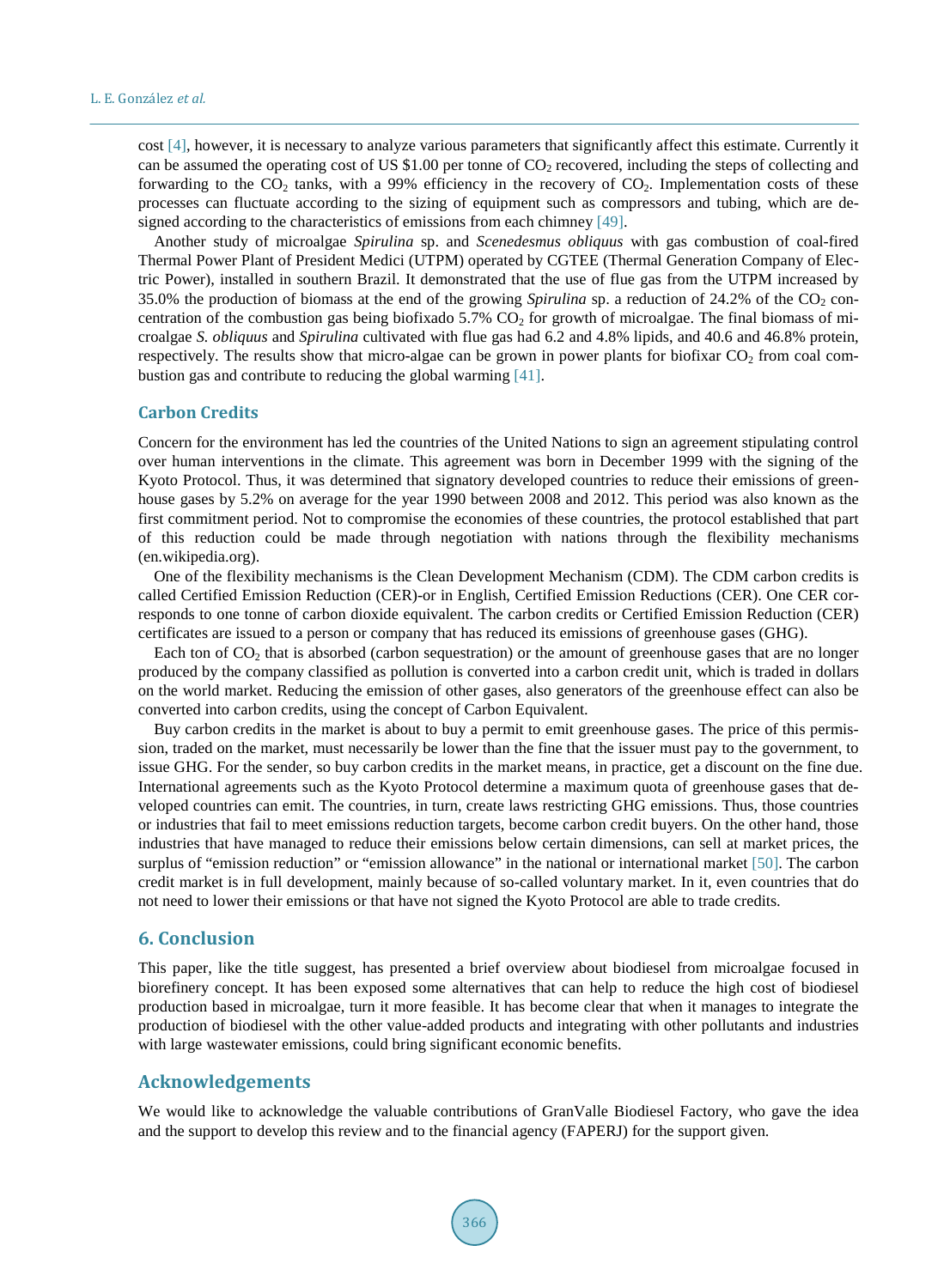#### **References**

- <span id="page-9-0"></span>[1] International Energy Agency (2011) Technology Roadmap Biofuels for Transport. [https://www.iea.org/publications/freepublications/publication/Biofuels\\_Roadmap\\_WEB.pdf](https://www.iea.org/publications/freepublications/publication/Biofuels_Roadmap_WEB.pdf)
- <span id="page-9-1"></span>[2] Encarnação, A.P.G. (2008) Geração de Biodiesel pelos Processos de Transesterificação e Hidroesterificação, Uma Avaliação Econômica, MsC. Thesis, Rio de Janeiro, Brazil.
- <span id="page-9-2"></span>[3] Amaral, M.A.P. and Da Costa, R.C. (2010) Brazilian Biodiesel Market and Future Prospects. Mercado Brasileiro de Biodiesel e Perspectivas Futuras. *BNDES Setorial*, **31**, 253-280. Biocombustíveis.
- <span id="page-9-3"></span>[4] Chisti, Y. (2007) Biodiesel from Microalgae. *Biotechnology Advances*, **25**, 294-306. <http://dx.doi.org/10.1016/j.biotechadv.2007.02.001>
- <span id="page-9-4"></span>[5] Ree, R.V. and Annevelink, B. (2007) Status Report Biorefinery, Agrotechnology and Food Sciences Group. Wagenongen.
- <span id="page-9-5"></span>[6] Wang, B., Li, Y., Wu, N. and Lan, C.Q. (2008) CO<sub>2</sub> Bio-Mitigation Using Microalgae. *Applied Microbiology and Biotechnology*, **79**, 707.<http://dx.doi.org/10.1007/s00253-008-1518-y>
- <span id="page-9-6"></span>[7] Brennan, L. and Owende, P. (2010) Biofuels from Microalgae—A Review of Technologies for Production, Processing, and Extractions of Biofuels and Co-Products. *Renewable and Sustainable Energy Reviews*, In Press, Corrected Proof. 2010. <http://dx.doi.org/10.1016/j.rser.2009.10.009>
- <span id="page-9-7"></span>[8] Reith, J.H. (2004) Sustainable Co-Production of Fine Chemicals and Energy from Microalgae: Public Final E.E.T. Duurzame co-productie van fijnchemicaliën en energie uit micro-algen: Openbaar eindrapport E.E.T. Project K99005/ 398510-1010. Petten, Energieonderzoek Centrum Nederland. <ftp://ftp.ecn.nl/pub/www/library/report/2004/c04037.pdf>
- <span id="page-9-8"></span>[9] Mata, T.M., Martins, A.A. and Caetano, N.S. (2010) Microalgae for Biodiesel Production and Other Applications: A Review. *Renewable and Sustainable Energy Reviews*, **14**, 217-232. <http://dx.doi.org/10.1016/j.rser.2009.07.020>
- <span id="page-9-9"></span>[10] Arceo, A.A. (2012) Produção de biodiesel mediante o processo de Hidroesterificação do óleo de microalgas. PhD. Thesis, Federal University of Rio de Janeiro, Brazil.
- <span id="page-9-10"></span>[11] Holanda, L.R. and Ramos, F.S. (2011) Analysis of the Economic Viability of the Generated Energy through the Microalgae. *Electronic Magazine of Management and System*. Análise da Viabilidade econômica da Energia gerada através das microalgas. *Revista Eletrônica Sistemas e Gestão*, **6**, 327-346. <http://dx.doi.org/10.7177/sg.2011.v6.n3.a7>
- <span id="page-9-11"></span>[12] Derner, R.B., *et al.* (2006) Microalgae, Products and Applications. Microalgas, produtos e aplicações. *Scielo*: *Revista Ciência Rural*, **36**, 1959-1967.
- <span id="page-9-12"></span>[13] Simopoulos, A.P. (2002) The Importance of the Ratio of Omega-6/Omega-3 Essential Fatty Acids. *Biomedecine & Pharmacotherapy*, **56**, 365-379. [http://dx.doi.org/10.1016/S0753-3322\(02\)00253-6](http://dx.doi.org/10.1016/S0753-3322(02)00253-6)
- <span id="page-9-13"></span>[14] Becker, W. (2004) Microalgae in Human and Animal Nutrition. In: Richmond, A., Ed., *Handbook of Microalgal Culture*: *Biotechnology and Applied Phycology*, Blackwell Science, London, 566 p.
- <span id="page-9-14"></span>[15] Brown, M.R. (1991) The Amino-Acid and Sugar Composition of 16 Species of Microalgae Used in Mariculture. *Journal of Experimental Marine Biology and Ecology*, **145**, 79-99[. http://dx.doi.org/10.1016/0022-0981\(91\)90007-J](http://dx.doi.org/10.1016/0022-0981(91)90007-J)
- <span id="page-9-15"></span>[16] Radwan, S.S. (1991) Sources of C<sub>20</sub>-Polyunsaturated Fatty Acids for Microbiological Use. *Applied Microbiology Biotechnology*, **35**, 421-430. <http://dx.doi.org/10.1007/BF00169743>
- <span id="page-9-22"></span>[17] Borowitzka, M.A. (1993) Products from Microalgae. *Infofish International*, **5**, 21-26.
- [18] Fábregas, J., *et al.* (1994) Decrease of Plasma Cholesterol with the Marine Microalgae Dunaliella Tertiolecta in Hypercholesterolemic Rats. *Journal of General Microbiology*, **40**, 553-540.
- <span id="page-9-16"></span>[19] Gill, I. and Valivety, R. (1997) Polyunsaturated Fatty Acids, Part 1: Occurrence, Biological Activities and Applications. *Trends in Biotechnology*, **15**, 401-409[. http://dx.doi.org/10.1016/S0167-7799\(97\)01076-7](http://dx.doi.org/10.1016/S0167-7799(97)01076-7)
- <span id="page-9-17"></span>[20] Yongmanitchai, W. and Ward, O.P. (1991) Screening of Algae for Potential Alternative Sources of Eicosapentaenoic Acid. *Phytochemistry*, **30**, 2963-2967. [http://dx.doi.org/10.1016/S0031-9422\(00\)98231-1](http://dx.doi.org/10.1016/S0031-9422(00)98231-1)
- <span id="page-9-18"></span>[21] Pulz, O. (2004) Photobioreactors: Production Systems for Phototrophic Microorganisms. *Applied Microbiology and Biotechnology*, **57**, 287-293.
- <span id="page-9-19"></span>[22] Euromonitor International (2012) Fortification of Foods with Omega-3 Shows Strong Growth. Additives and Ingredients. Fortificação de alimentos com Ômega-3 mostra forte crescimento. *Aditivos e Ingredientes.* [http://www.insumos.com.br/aditivos\\_e\\_ingredientes/materias/194.pdf](http://www.insumos.com.br/aditivos_e_ingredientes/materias/194.pdf)
- <span id="page-9-20"></span>[23] ZEAN Consultores (2013) Thin Film Evaporators. Application: Distillation of Glycerin. Evaporadores de películas finas. Aplicación: Destilación de glicerina. [www.interempresas.net](http://www.interempresas.net/)
- <span id="page-9-21"></span>[24] Pedroni, J.M. (2013) The Molecular Distillation and Its Applications in the Industry of Oils and Fats. El destilador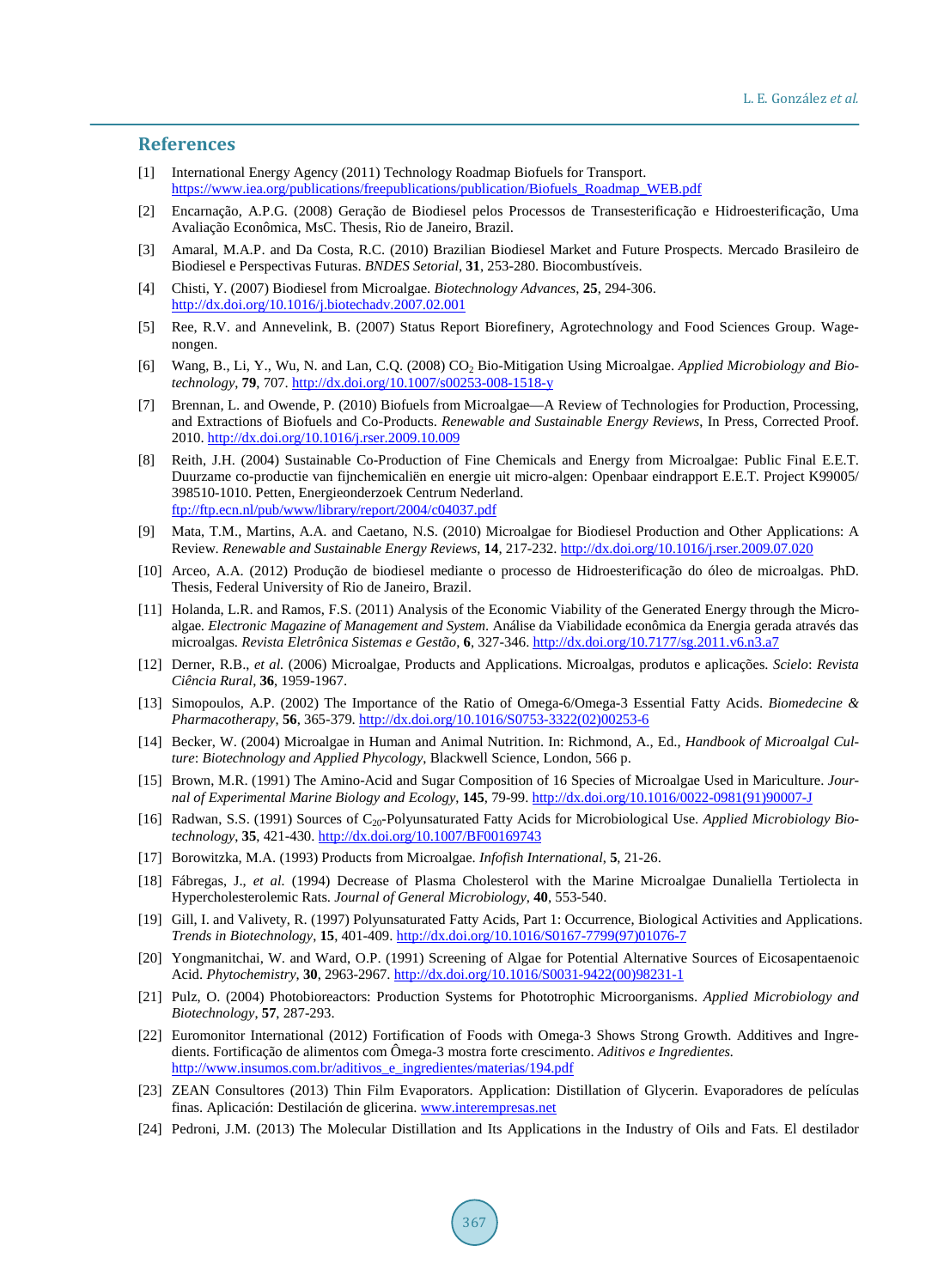molecular y sus aplicaciones en la industria de aceites y grasas[. www.oleosegorduras.org.br](http://www.oleosegorduras.org.br/)

- <span id="page-10-0"></span>[25] Brudy Technology (2013) New Omega-3 Enzyme. Scientific Update. Nuevos ácidos grasos OMEGA-3 Enzimáticos. Actualización Científica.
- <span id="page-10-1"></span>[26] Chauton, M.S., *et al.* (2015) Techno-Economic Analysis of Industrial Production of Marine Microalgae as a Source pf EPA and DHA-Rich Raw Material for Aquafeed: Research Challenges and Possibilities. *Aquaculture*, **436**, 95-103. <http://dx.doi.org/10.1016/j.aquaculture.2014.10.038>
- <span id="page-10-2"></span>[27] Abalde, J., Cid, A., Fidalgo, J., Torres, E. and Herrero, C. (1995) Microalgae: Cultivation and Applications. Microalgas: cultivo e aplicaciones. Monography No. 26, Coruña University, A Coruña, 210 p.
- <span id="page-10-3"></span>[28] Orosa, M., *et al*. (1997) Production and Analysis of Secondary Carotenoids in Green Algae. *Journal of Applied Phycology*, **12**, 553-556.<http://dx.doi.org/10.1023/A:1008173807143>
- <span id="page-10-4"></span>[29] Skulberg, O.M. (2004) Bioactive Chemicals in Microalgae. In: Richmond, A., Ed., *Handbook of Microalgal Culture*: *Biotechnology and Applied Phycology*, Blackwell Science, Oxford, 485-512.
- <span id="page-10-5"></span>[30] Campo, J.A., *et al*. (2000) Carotenoid Content of Chlorophycean Microalgae: Factors Determining Lutein Accumulation in *Muriellopsis* sp. (Chlorophyta). *Journal of Biotechnology*, **76**, 51-59. [http://dx.doi.org/10.1016/S0168-1656\(99\)00178-9](http://dx.doi.org/10.1016/S0168-1656(99)00178-9)
- <span id="page-10-6"></span>[31] Ben-Amotz, A. (2004) Industrial Production of Microalgal Cell-Mass and Secondary Products—Major Industrial Species: Dunaliella. In: Richmond, A., Ed., *Handbook of Microalgal Culture*: *Biotechnology and Applied Phycology*, Blackwell Science, Oxford, 273-280.
- <span id="page-10-7"></span>[32] Díaz, G.C., Cruz, Y.R., Fortes, M.M., Viegas, C.V., Carliz, R.G., Furtado, N.C. and Aranda, D.A.G. (2014) Primary Separation of Antioxidants (Unsaponifiables) the Wet Biomass Microalgae *Chlamydomonas* sp. and Production of the Biodiesel. *Natural Science*, **6**, 1210-1218.<http://dx.doi.org/10.4236/ns.2014.615108>
- <span id="page-10-8"></span>[33] Chamorro, G. (1980) Toxicological Study of Spirulina Algae Pilot Plant Producing Protein (Spirulina Sosa Texcoco SA). Etude toxicologique de l'algue Spirulina plante pilote productrice de protéines (Spirulina de Sosa Texcoco S.A.) UF/MEX/78/048, UNIDO/10.387.
- <span id="page-10-9"></span>[34] Becker, E.W. (2007) Micro Algae as a Source of Protein. Medical Clinic, Department II, University of Tübingen, Immunopathological Laboratory, Otfried-Müller-Str-10, 72076 Tübingen, Germany. <http://science.naturalnews.com/pubmed/17196357.html>
- <span id="page-10-10"></span>[35] Wijffels, R., Barbosa, M. and Eppink, M.H.M. (2010) Microalgae for the Production of Bulk Chemicals and Biofuels. *Biofuels*, *Bioproducts and Biorefining*, **4**, 287-295[. http://dx.doi.org/10.1002/bbb.215](http://dx.doi.org/10.1002/bbb.215)
- <span id="page-10-11"></span>[36] Mulder, J.P. and Oliveira, P.E. (2010) Microalgae: The New Energy. Micro-Algas: A Nova Energia. Mimeo, Recife/ PE: UFPE.
- <span id="page-10-12"></span>[37] Mulbry, W., Konrad, S., Pizarro, C. and Kebedee-Westhead, E. (2008) Treatment of Dairy Manure Effluent Using Freshwater Algae: Algal Productivity and Recovery of Manure Nutrients Using Pilot-Scale Algal Turf Scrubbers. *Bioresource Technology*, **99**, 8137-8142. <http://dx.doi.org/10.1016/j.biortech.2008.03.073>
- <span id="page-10-13"></span>[38] Sawayama, S., Inoue, S., Dote, Y. and Yokoyama, S. (1995) CO<sub>2</sub> Fixation and Oil Production through Microalga. *Energy Conversion and Management*, **36**, 729-731. [http://dx.doi.org/10.1016/0196-8904\(95\)00108-P](http://dx.doi.org/10.1016/0196-8904(95)00108-P)
- <span id="page-10-14"></span>[39] Cardoso, A. and Vieira, G.G. (2010) Evaluation of the Potential of Residual Microalgae as an Alternative to the Biodiesel Production Chain. Avaliação do potencial das microalgas residuais como uma alternativa à cadeia produtiva do biodiesel. Testing and Development Laboratory on Biomass and Biofuels—LEDBIO, Federal University of Tocantins.
- <span id="page-10-15"></span>[40] García, L.M., García, A.I. and Morna, A. (2007) Isolation and Selection of Microalgae Species for the CO<sub>2</sub> Bio-Fixation. *Journal of Biotechnology*, **131**, 122-126.
- <span id="page-10-16"></span>[41] Radmann, E.M., Camerini, F.V., Santos, T.D. and Costa, J.A.V. (2011) Isolation and application of SOX and NOX Resistant Microalgae in Biofixation of CO<sub>2</sub> from Thermoelectricity Plants. *Energy Conversion and Management*, **52**, 3132-3136. <http://dx.doi.org/10.1016/j.enconman.2011.04.021>
- <span id="page-10-17"></span>[42] Morais, M.G., Costa, J.A.V., *et al*. (2008) Bioprocesses for Removing Carbon Dioxide and Nitrogen Oxide Microalgae Order to Use Gases Generated during the Combustion of Coal. Bioprocessos para remoção de dióxido de carbono e óxido de nitrogênio por microalgas visando a utilização de gases gerados durante a combustão do carvão. *Química Nova*, **31**, 1038-1042.<http://dx.doi.org/10.1590/S0100-40422008000500017>
- <span id="page-10-18"></span>[43] Harun, R., Singh, M., Forde, G.M., *et al*. (2009) Bioprocess Engineering of Microalgae to Produce a Variety of Consumer Products. *Renew Sustain Energy*, **14**, 1037-1047[. http://dx.doi.org/10.1016/j.rser.2009.11.004](http://dx.doi.org/10.1016/j.rser.2009.11.004)
- <span id="page-10-19"></span>[44] Borges, L., *et al.* (2007) Carbon Absorption Potential for Microalgae Species Used in Aquaculture: First Steps towards the Development of a "Clean Development Mechanism". Potencial de absorção de carbono por espécies de microalgas usadas na aqüicultura: primeiros passos para o desenvolvimento de um "mecanismo de desenvolvimento limpo". *Atlântica*, *Rio Grande*, **29**, 35-46.